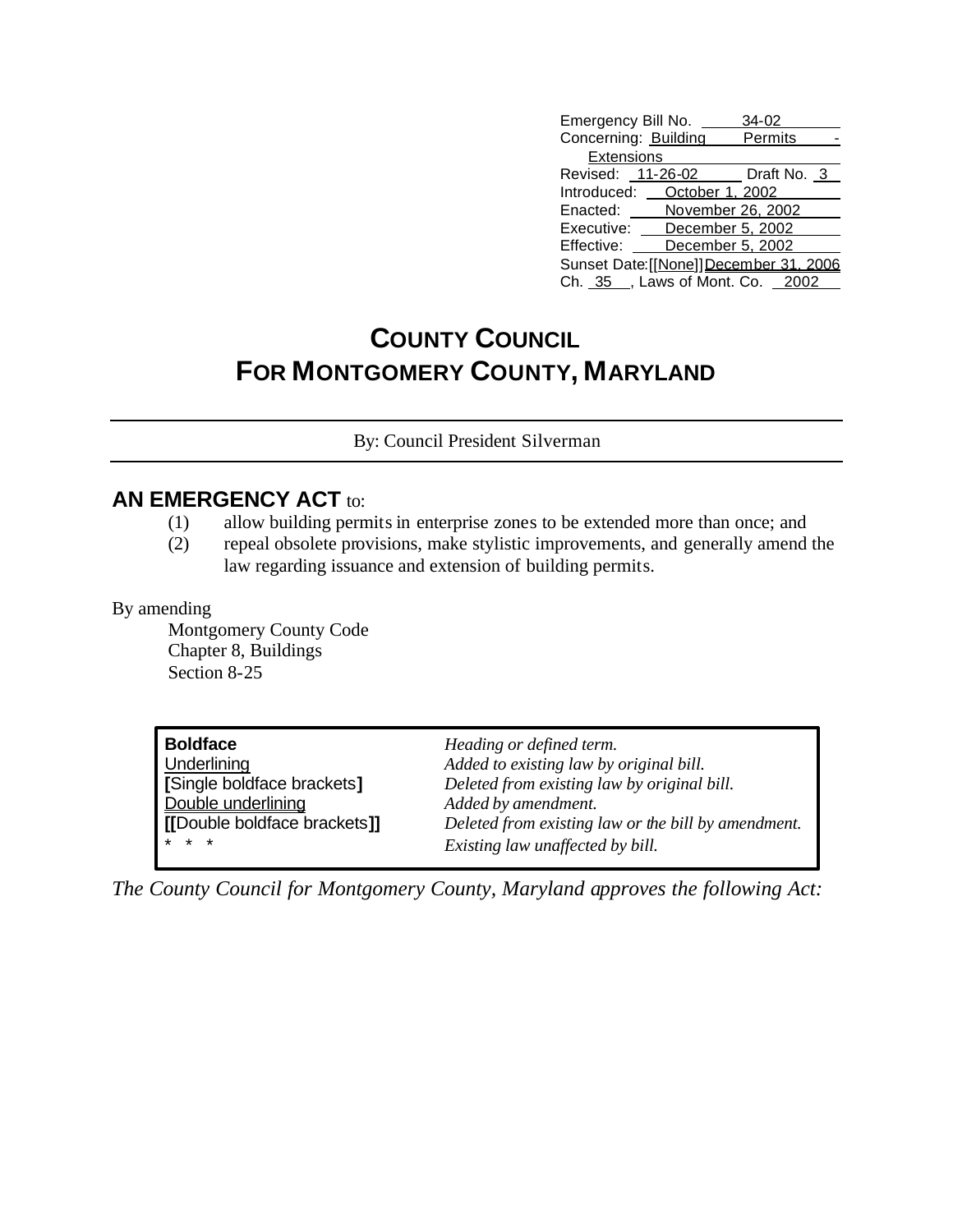| $\mathbf{1}$   | Sec. 1. Section 8-25 is amended as follows: |     |             |                                                                 |  |
|----------------|---------------------------------------------|-----|-------------|-----------------------------------------------------------------|--|
| 2              | 8-25. Permits                               |     |             |                                                                 |  |
| 3              |                                             |     |             | $\ast$<br>$\ast$<br>∗                                           |  |
| $\overline{4}$ | (b)                                         |     | Time limit. |                                                                 |  |
| 5              |                                             | (1) |             | A building permit is invalid if:                                |  |
| 6              |                                             |     | (A)         | an approved inspection, as required by this Chapter, is         |  |
| 7              |                                             |     |             | not recorded in the Department's inspection history file        |  |
| 8              |                                             |     |             | within 12 months [from] after the [date of] permit              |  |
| 9              |                                             |     |             | [issuance] is issued and a second approved inspection is        |  |
| 10             |                                             |     |             | not recorded in the Department's inspection history file        |  |
| 11             |                                             |     |             | within 14 months [from] after the [date] permit                 |  |
| 12             |                                             |     |             | [issuance] is issued; or                                        |  |
| 13             |                                             |     | (B)         | the authorized work is suspended or abandoned for a             |  |
| 14             |                                             |     |             | period of 6 months.                                             |  |
| 15             |                                             | (2) |             | The Director must extend a permit for 6 months if the permit    |  |
| 16             |                                             |     |             | holder, [prior to the expiration of] before the permit expires, |  |
| 17             |                                             |     |             | files a written request for an extension and pays an extension  |  |
| 18             |                                             |     |             | fee equivalent to the minimum fee then applicable to the        |  |
| 19             |                                             |     |             | original permit [under executive regulation]. Except as         |  |
| 20             |                                             |     |             | provided in paragraph (3), the Director must not grant more     |  |
| 21             |                                             |     |             | than one extension per permit under this subsection.            |  |
| 22             |                                             | (3) |             | [For calendar year 1991 and 1992 only, the director must grant  |  |
| 23             |                                             |     |             | an additional extension for 12 months if:                       |  |
| 24             |                                             |     | (A)         | the permit will expire in 1991 or during the first 6 months     |  |
| 25             |                                             |     |             | of 1992 after having received an extension in 1991 under        |  |
| 26             |                                             |     |             | paragraph $(2)$ ;                                               |  |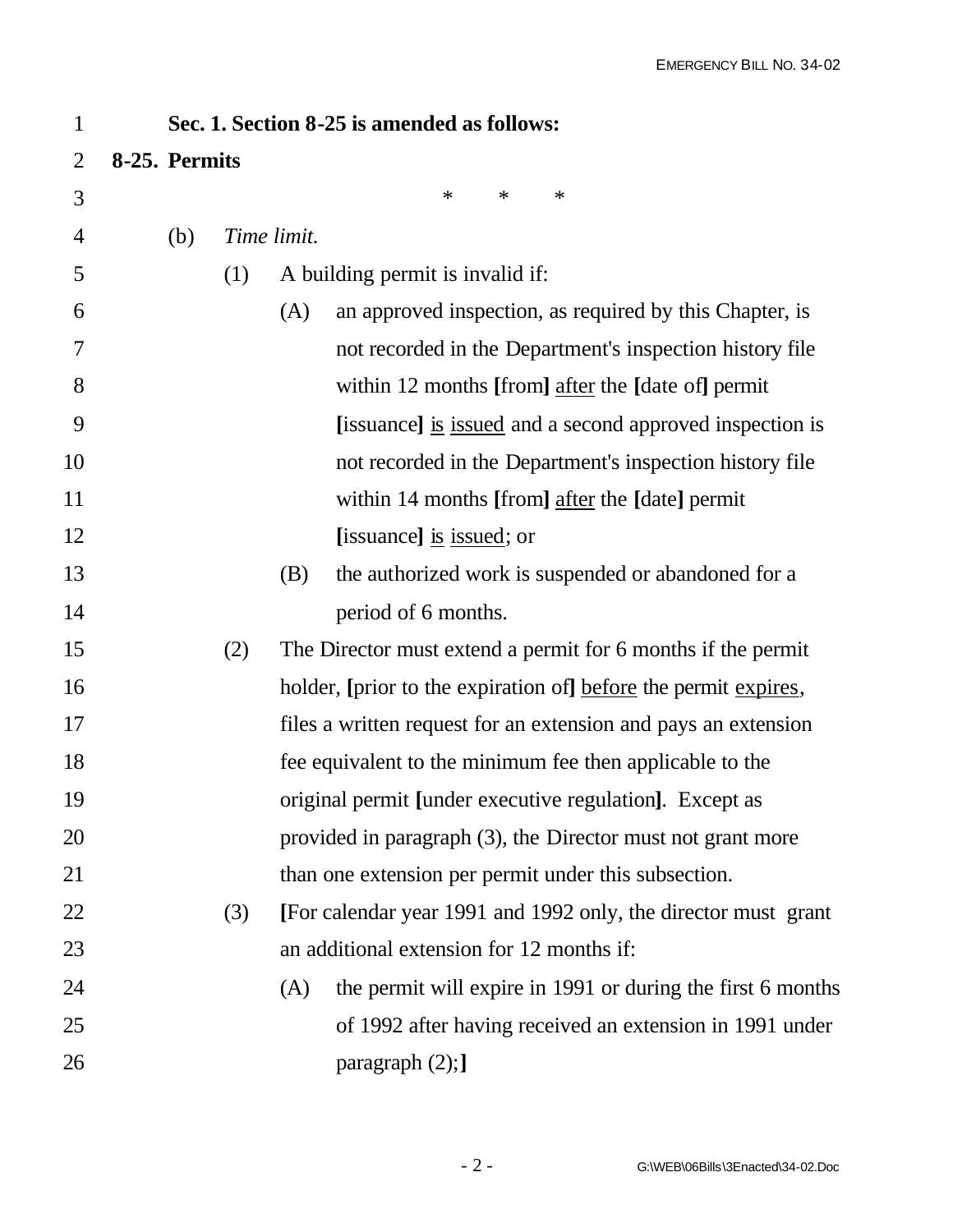| 27 |                                                                     |            | For any building located in an enterprise zone, the Director may            |  |
|----|---------------------------------------------------------------------|------------|-----------------------------------------------------------------------------|--|
| 28 |                                                                     |            | extend a permit for additional 6-month periods if the permit                |  |
| 29 |                                                                     | holder:    |                                                                             |  |
| 30 |                                                                     | <u>(A)</u> | shows good cause for each extension;                                        |  |
| 31 |                                                                     | (B)        | [the permit holder has requested] requests an extension in                  |  |
| 32 |                                                                     |            | writing [prior to the expiration of] before the permit                      |  |
| 33 |                                                                     |            | expires; and                                                                |  |
| 34 |                                                                     | (C)        | [the permit holder has paid] pays the fee specified in                      |  |
| 35 |                                                                     |            | paragraph $(2)$ .                                                           |  |
| 36 |                                                                     |            | <u>[In extending a permit under this paragraph, the Director may</u>        |  |
| 37 |                                                                     |            | also modify the permit to reflect building code requirements                |  |
| 38 |                                                                     |            | which took effect after the permit was originally issued.]                  |  |
| 39 | [(c)]                                                               |            | <i>Previous approvals.</i> Nothing in this chapter shall require changes in |  |
| 40 |                                                                     |            | the plans, construction or designated use of a building for which a         |  |
| 41 | lawful permit has been heretofore issued or otherwise lawfully      |            |                                                                             |  |
| 42 | authorized and the construction of which shall have been actively   |            |                                                                             |  |
| 43 | prosecuted within ninety (90) days after the effective date of this |            |                                                                             |  |
| 44 |                                                                     |            | ordinance; and the entire building shall be completed as authorized         |  |
| 45 |                                                                     |            | within two $(2)$ years after the date of approval of the application;       |  |
| 46 |                                                                     |            | provided, that the director may extend the permit for an additional         |  |
| 47 |                                                                     |            | period of one (1) year in the case of a building of unusual magnitude.]     |  |
| 48 | Reserved.                                                           |            |                                                                             |  |
| 49 |                                                                     |            | $\ast$<br>$\ast$<br>∗                                                       |  |
| 50 | Sec. 2.                                                             |            | <b>Emergency Effective Date.</b>                                            |  |

 The Council declares that an emergency exists and that this legislation is necessary for the immediate protection of the public health and safety. This Act takes effect on the date on which it becomes law.